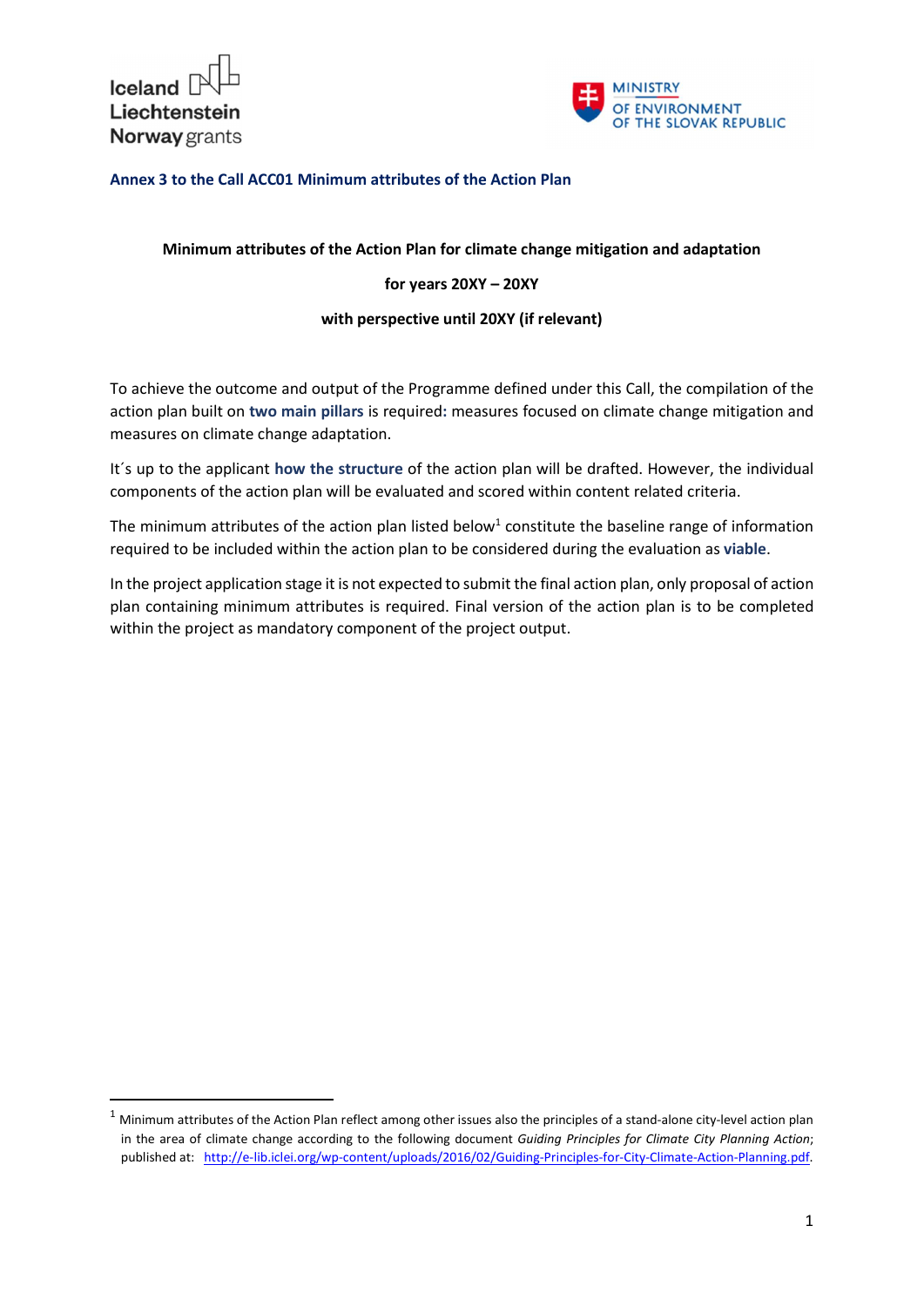



Minimum attributes of the Action Plan for climate change mitigation and adaptation



## Preparation of the Action Plan



- organizational-technical arrangements of the Action Plan preparation, including identification of responsibilities/competencies and financial resources necessary for the preparation of the action plan
- timetable for the Action Plan preparation
- approach to the Action Plan preparation including the participation of stakeholders, socio-economic partners and the public

#### Inputs for preparation of the Action Plan



- linking of the Action plan with other existing relevant strategic, conceptual and planning documents of the city (if any)
- contribution of the Action Plan to reaching the relevant existing city commitments (if any, e.g. Covenant of Mayors for Climate and Energy)
- compliance of the Action Plan with other relevant existing documents at national and regional level
- availability and quality of relevant data for compilation of the Action Plan
- review of relevant carried out initiatives/projects/activities by the city

#### Definition of strategic framework of the Action Plan



• definition of strategic framework – medium/long term vision and strategic areas for climate change mitigation and adaptation in the territory of the city